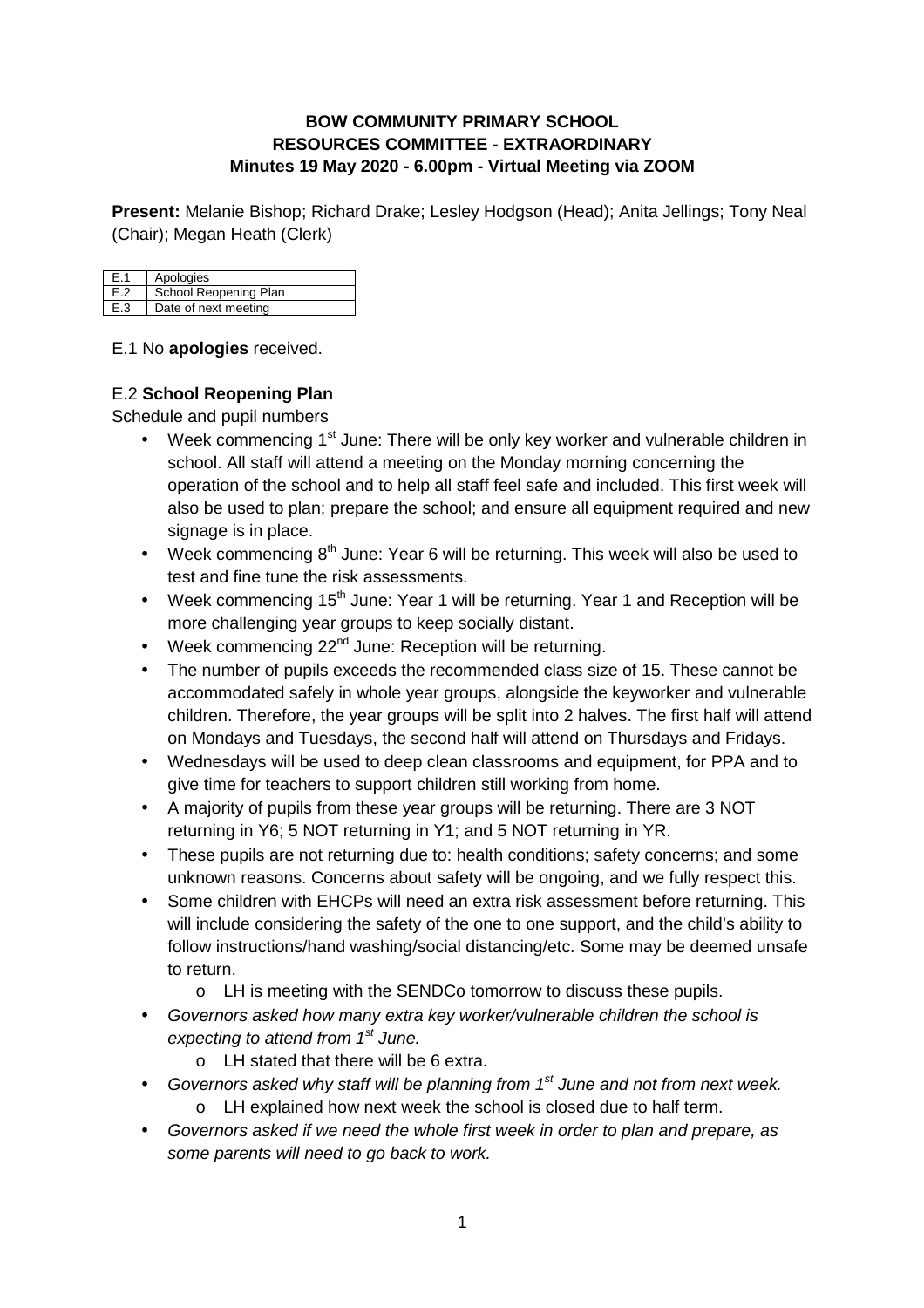- o LH explained that the school needs that first week in order to adequately prepare and make sure that the school has all of the statutory equipment in place (eg. Hand sanitiser; PPE; tape). There are supply issues with some of the required items and if they do not arrive before the first week they will be unable to open to more pupils.
- $\circ$  The idea of opening to the first group of year 6s on Thursday 4<sup>th</sup> June was discussed. Other local schools are rumoured to be opening from 1<sup>st</sup> June and this may cause confusion among parents.
- $\circ$  Governors agreed that the school should potentially open from  $4<sup>th</sup>$  June, subject to all arrangements and equipment being in place. This is to be carefully and clearly communicated to parents to ensure understanding. The need to clarify the difference to other schools is also to be communicated.
- Governors asked if not opening to more pupils on  $1<sup>st</sup>$  June was down solely to procurement.
	- $\circ$  LH explained that there is a huge number of things that need doing in order to open within the guidelines. Having most staff back in on the 1<sup>st</sup> June will enable these processes to happen more effectively. There is a chance everything could be ready for the Thursday but there is no guarantee.
- Governors asked if this Monday-Tuesday and Thursday-Friday pattern will be carried through until the end of term in July.
	- $\circ$  LH explained that it will be carried through until the end of June where it will need to be reviewed, due to the government currently suggesting that ALL pupils will be returning to school in July.
	- o Governors agreed that a formal review of arrangements (including parent and children's views) at the end of June should be done and shared with FGB.
- Governors asked if parents will be involved in the decision making around which pupils will go into which groups.
	- $\circ$  LH explained that they are not to be involved. They want to try to avoid putting children together who are more inclined to get close to one another. The teachers will decide. As far as we are aware, this is the same in other local schools.
	- o Governors asked if teachers will take siblings in other year groups into consideration.
		- **EXTER** LH explained that they will. They intend to have siblings in on the same days to help parents.

### **Staffing**

- Governors asked about returning staff numbers.
	- $\circ$  LH explained that there are 3 who will not be returning yet. 1 has a GP letter; 1 has an elderly live-in relative; and 1 has a chronic illness.
	- o LH has not spoken to all of the MTAs yet.
	- o 2 of the staff members above can work from home.
- Governors asked how the school pays for absence relating to COVID-19.
	- o LH explained that the absent TA can work from home. The MTA will need to be covered by TAs and Teachers.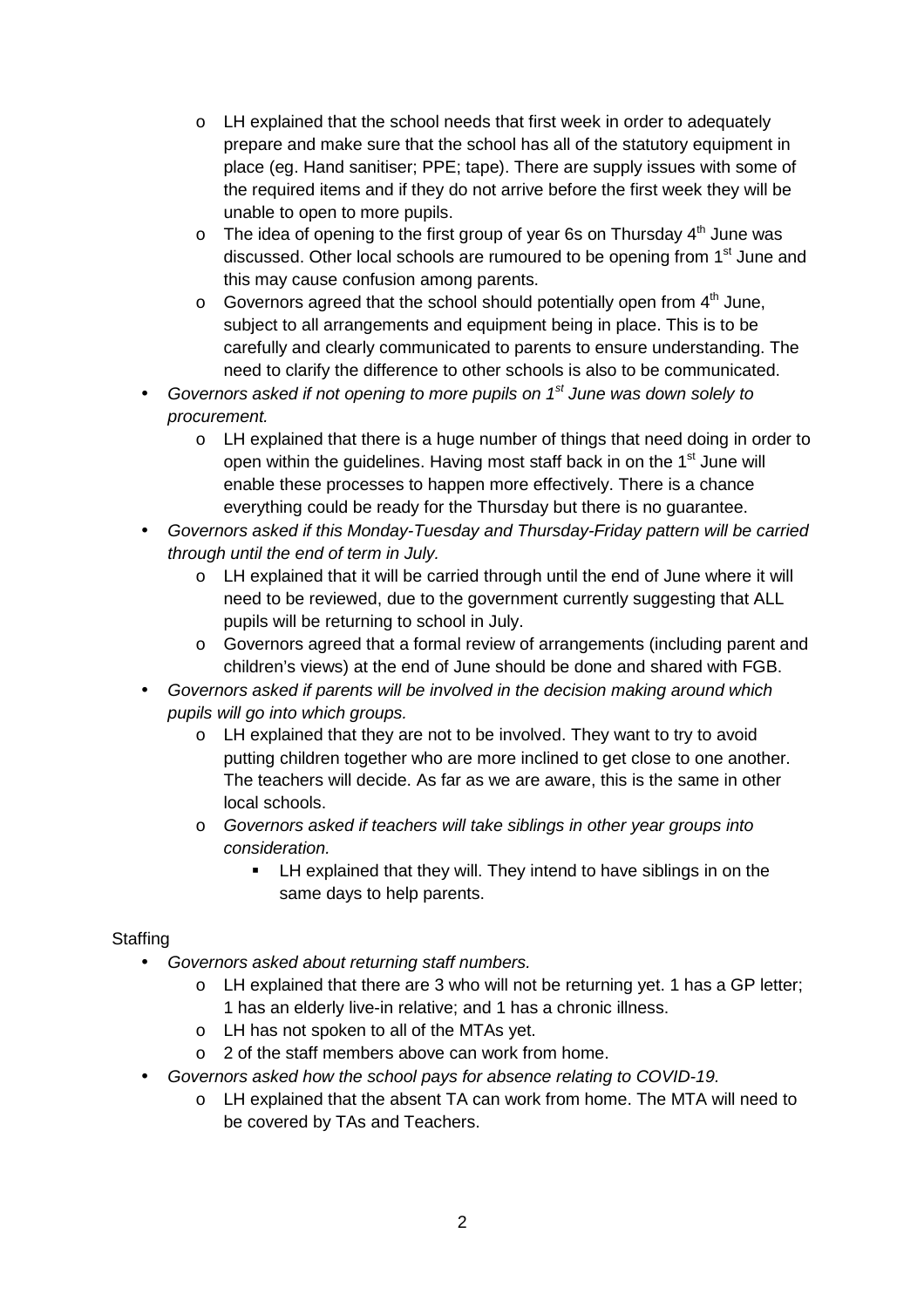- $\circ$  The school can claim back Covid related expenses up to £30k, and this means that if needed, supply cover can be brought in to cover staff unable to attend school owing to Covid.
- Governors asked if the current home schooling arrangements will still be in place for those pupils staying at home.
	- o LH explained that the teachers cannot be expected to plan for lessons both in the classroom and online. Pupils will be signposted to online learning platforms. Teachers will have limited time on Wednesdays to engage children not in school.
	- o Governors asked if the teachers that are not in school could cover the online learning.
		- **EXECT** LH explained that all the teachers will be in. 3 of them will have classes in school and the other 3 are covering the key worker/vulnerable children.
	- o Governors asked if they expect concern from parents at the drop in quality of the home schooling arrangements.
		- LH explained how it is difficult to cover both in the classroom and online.
		- **Parent governors suggested that drip feeding the suggested platforms** into the home learning packs now will help prepare parents for the change. LH agreed this should be done.
		- **LH** explained how the teachers have been good at keeping in touch with pupils during the closure, however parents will need to be prepared for this to slow upon reopening.
	- o Parents need to take the quality of education into consideration when deciding on whether to send their children into school.
- Governors asked about the school office staffing arrangements.
	- o LH explained that the office will be manned every day until 2pm. This will be shared between 2 out of the 3 office staff (one is working from home).
	- o Parents will not be allowed in the building, unless for a prearranged appointment.
- Governors asked if LH or other staff will need extra support due to health issues.
	- o LH explained that she does have a long term chronic illness, but she also acknowledged that other staff members with chronic illnesses are continuing to work. She does not currently feel comfortable staying at home.
	- o LH and AJ have discussed this issue. It is the responsibility of the individual to inform the school of any illness. The governors and schools duty is to ensure that all staff understand the risk and the importance of safety, etc.
	- o It was noted that this illness is not going away and the winter months will be more challenging. If staff numbers decline dramatically in the winter then the school will need to review the safety of remaining open.
	- o The importance of being prepared was noted. Staff must feel confident.

Parent Communications

• Governors asked if the school intends to clearly communicate what school life is going to look like for the pupils, in order to prepare the pupils and help the unsure parents make an informed decision.